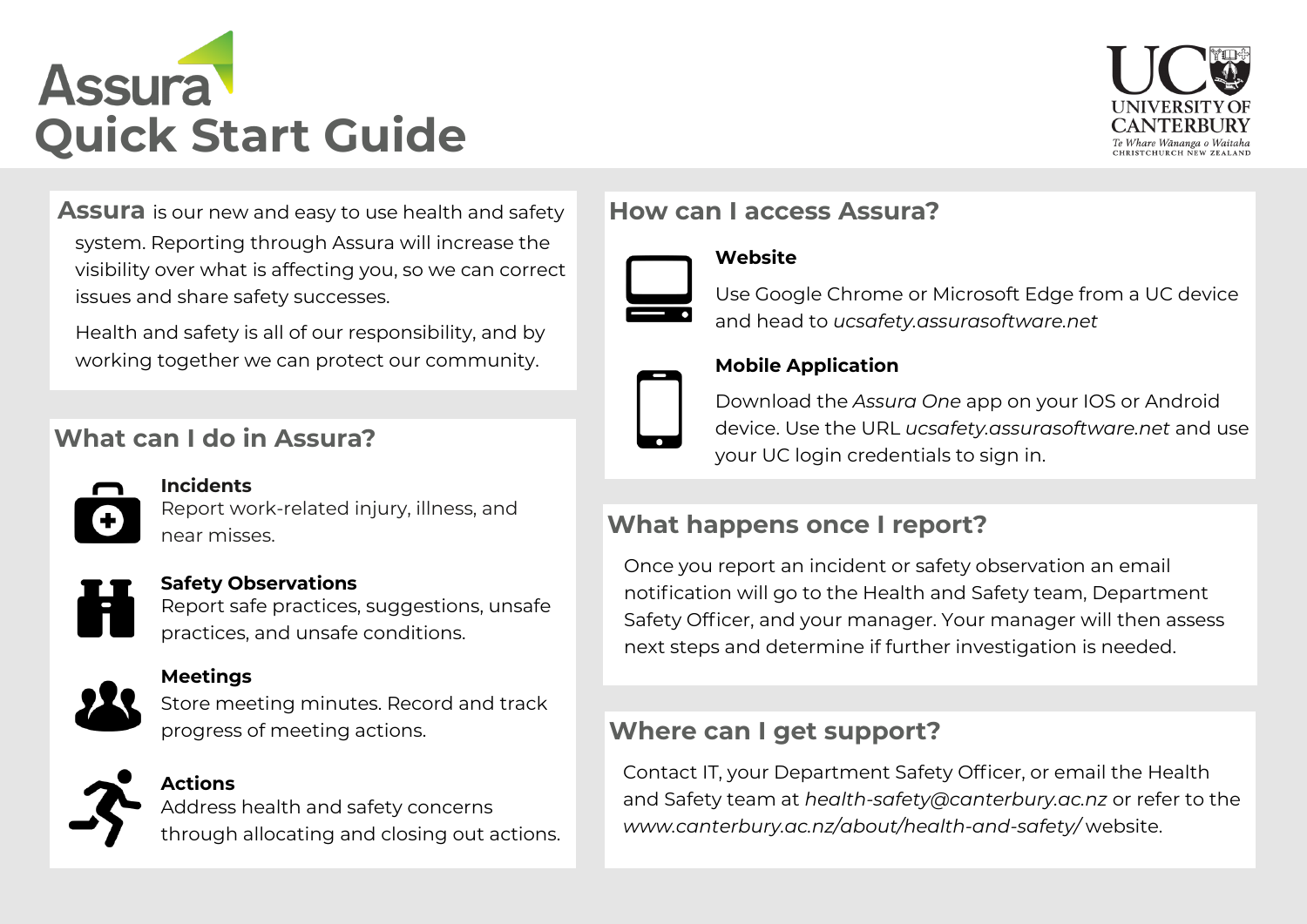| <b>Access Assura</b>                                                                                                                                                                                                                    | <b>Create a report</b>                                                                             |                                                                                                                                 |                                                                                                                                                                                                                                                                                                           | <b>List report</b>                                                                                                                                                                                                                                                                                                                                                                                                                                                                                                                                                                        | <b>Save</b>                                                                     |                                                      |  |
|-----------------------------------------------------------------------------------------------------------------------------------------------------------------------------------------------------------------------------------------|----------------------------------------------------------------------------------------------------|---------------------------------------------------------------------------------------------------------------------------------|-----------------------------------------------------------------------------------------------------------------------------------------------------------------------------------------------------------------------------------------------------------------------------------------------------------|-------------------------------------------------------------------------------------------------------------------------------------------------------------------------------------------------------------------------------------------------------------------------------------------------------------------------------------------------------------------------------------------------------------------------------------------------------------------------------------------------------------------------------------------------------------------------------------------|---------------------------------------------------------------------------------|------------------------------------------------------|--|
| Head to ucsafety.assurasoftware.net<br>from any UC computer. You will be<br>signed in automatically.                                                                                                                                    | Click "Create" to make a report. This will take<br>you to the incident report page for completion. |                                                                                                                                 |                                                                                                                                                                                                                                                                                                           | Select this button to review the reports you<br>have submitted.                                                                                                                                                                                                                                                                                                                                                                                                                                                                                                                           | Once the report form has been completed,<br>click "Save" to submit your report. |                                                      |  |
| <b>Navigation</b><br>Select these options in the left hand<br>menu to navigate Assura.<br><b>Dashboard:</b> see an overview of the<br>reports or actions allocated to you for<br>completion.                                            | <b>x</b> Close Menu<br><b>Assura</b><br><b>B</b> Dashboard<br><b>O</b> Incidents                   | Incidents > Incidents > Create<br>Incidents<br>Create<br>Lodged by Me <<br>Incident<br>$\epsilon$<br>• Overview                 | Incident<br>$\left( 0\right)$                                                                                                                                                                                                                                                                             | $\overline{2}$<br>(3                                                                                                                                                                                                                                                                                                                                                                                                                                                                                                                                                                      | <b>a</b> Save <b>a</b> Save & Close <b>a</b> Save & Create New Incident         | Samara Hodges (University of Canterbury)<br>Nide all |  |
| <b>Incidents:</b> Report an incident or re-<br>view the reports made.                                                                                                                                                                   | Safety Observations<br>ぶ Actions                                                                   | • Incident Details<br>• Attachments<br>• Assignment                                                                             | CREATE<br>TRIAGE<br>Overview                                                                                                                                                                                                                                                                              | <b>INVESTIGATE</b><br>COMPLETE                                                                                                                                                                                                                                                                                                                                                                                                                                                                                                                                                            |                                                                                 | Show section                                         |  |
| Safety Observations: Report a safety<br>observation or review the reports<br>made.<br><b>Actions:</b> Review and close out actions<br>allocated to you.<br><b>Meetings:</b> Record or review meeting<br>minutes and associated actions. | <b>卷</b> Meetings                                                                                  | <b>Help text</b><br>Hovering over<br>some fields with<br>your cursor will<br>provide guidance<br>for answering the<br>question. | <b>Incident Details</b><br>Incident date/time *<br>Brief description *<br>Tell us what happened $*$<br>Actions taken following the<br>$incident \sqrt{Examples:}$<br>- First aid given<br>Spill cleaned<br>Business un - Notified Security<br>- BIEMS request made<br>Location *<br><b>Exact location</b> | 12-Oct-2021 11:30 AM<br>曲<br>Accidentally spilt hot water on my hand causing light burns<br>I was using the zip in the staff room to make a cup of tea. Mary started to talk to me and as I turned<br>to talk to her I accidentally moved my hand to be under the stream of hot water coming out of the<br>zip. My left hand was burning hot and red.<br>I ran my hand under cold water for 10 minutes but it is still sensitive and red.<br>leople and Culture - People, Culture and Campus - University of Canterbury<br>Okeover - Ilam Campus - University of Canterbury<br>Staff room |                                                                                 | N Hide section<br>Q<br>$Q_{\text{min}}$              |  |
|                                                                                                                                                                                                                                         |                                                                                                    | <b>Mandatory fields</b><br>Fields denoted<br>with a $*$ must be<br>completed before<br>saving.                                  | Are you reporting this on behalf of someone else?*<br>Injured or ill person(s) $*$<br>Employee(s) injured or ill *                                                                                                                                                                                        | Was anyone injured or become unwell as a result of this Incident?*<br>✔ Employee □ Contractor □ Student □ Visitor □ Member of the public<br><b>Proper Name</b><br>Samara Hodges                                                                                                                                                                                                                                                                                                                                                                                                           | $\odot$ No $\odot$ Yes<br>○No ● Yes<br>Q Remove Max Items: 10                   |                                                      |  |
| <b>Next steps</b>                                                                                                                                                                                                                       |                                                                                                    |                                                                                                                                 | <b>Attachments</b>                                                                                                                                                                                                                                                                                        |                                                                                                                                                                                                                                                                                                                                                                                                                                                                                                                                                                                           |                                                                                 | Hide section                                         |  |
| Once the report is saved, it will be<br>automatically allocated to your<br>manager for review and to determine<br>next steps. Allocate actions to<br>prevent further harm.                                                              |                                                                                                    |                                                                                                                                 | Attachments                                                                                                                                                                                                                                                                                               | New l<br>Max Items: 100<br><b>Title</b><br>injured hand.jpg                                                                                                                                                                                                                                                                                                                                                                                                                                                                                                                               | Drag files here<br><b>Attached Date</b>                                         | <b>Attached By</b><br>$\times$                       |  |
|                                                                                                                                                                                                                                         |                                                                                                    |                                                                                                                                 | Assignment<br>Owner *                                                                                                                                                                                                                                                                                     | Individual<br>v barnett, natasha                                                                                                                                                                                                                                                                                                                                                                                                                                                                                                                                                          | Q                                                                               | Hide section                                         |  |

# **Website Quick Start Guide**